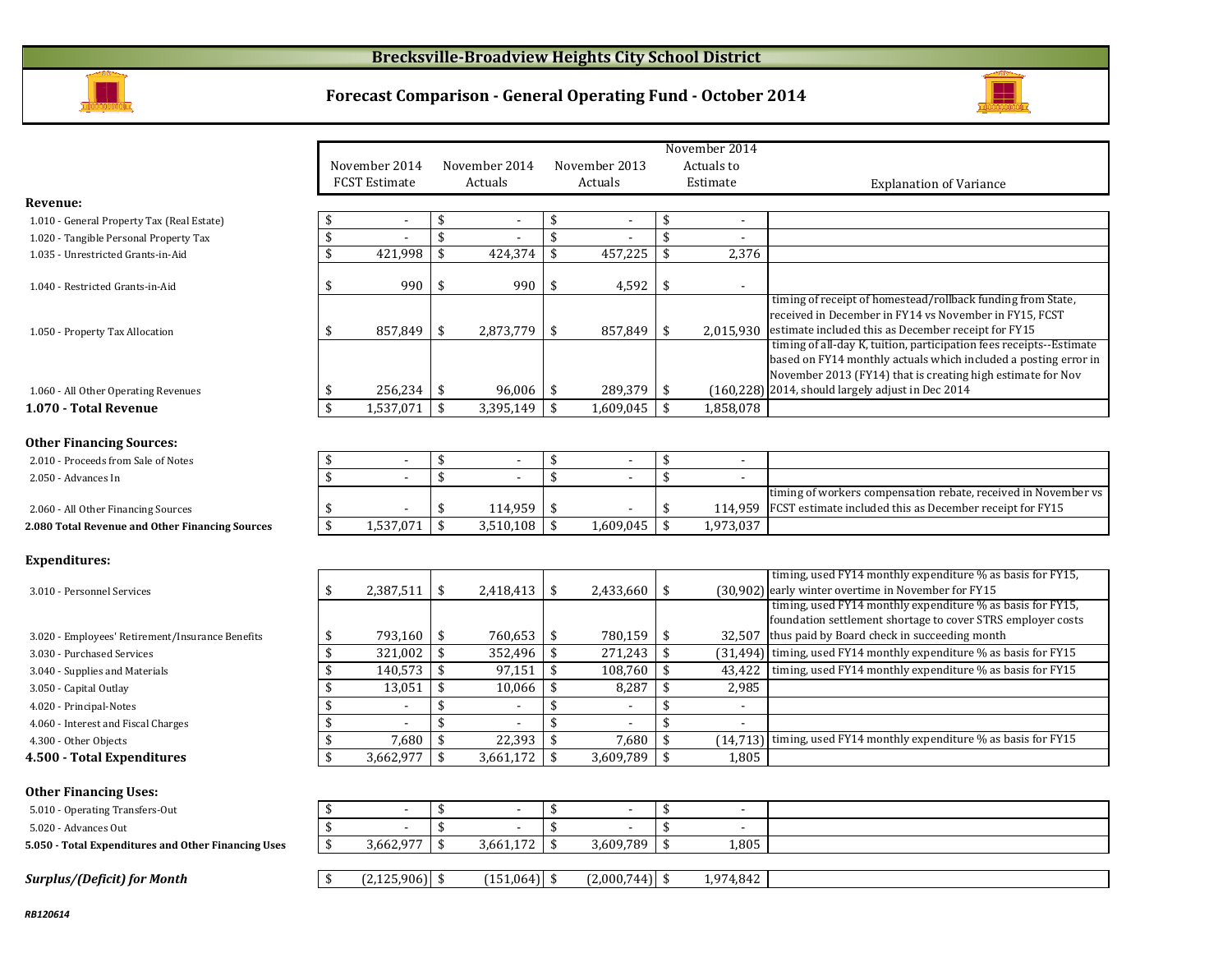#### **Brecksville-Broadview Heights City School District**



#### **Forecast Comparison - General Operating Fund - November 2014**



|                                                     |                    |                          |                    |                          |                    |                          |                    | Variance-Current     |                                                                                                                                 |
|-----------------------------------------------------|--------------------|--------------------------|--------------------|--------------------------|--------------------|--------------------------|--------------------|----------------------|---------------------------------------------------------------------------------------------------------------------------------|
|                                                     |                    | Current FYTD             |                    | Current FYTD             |                    | Prior FYTD               |                    | FYTD Actual to       |                                                                                                                                 |
|                                                     |                    |                          |                    |                          |                    |                          |                    |                      |                                                                                                                                 |
|                                                     |                    | <b>FCST Estimate</b>     |                    | Actuals                  |                    | Actuals                  |                    | <b>FCST Estimate</b> | <b>Explanation of Variance</b>                                                                                                  |
| Revenue:                                            |                    |                          |                    |                          |                    |                          |                    |                      |                                                                                                                                 |
|                                                     |                    |                          |                    |                          |                    |                          |                    |                      | first half FY15 tax settlement actual less than FCST primarily due                                                              |
|                                                     |                    |                          |                    |                          |                    |                          |                    |                      | to valuation challenge refunds of \$555K, offset in 2nd half                                                                    |
| 1.010 - General Property Tax (Real Estate)          | \$                 | 14,171,402               | \$                 | 13,798,745               | \$                 | 13,978,714               | \$                 |                      | (372,657) settlement??                                                                                                          |
|                                                     |                    |                          |                    |                          |                    |                          |                    |                      | first half FY15 tax settlement actual more than FCST, offset in 2nd                                                             |
| 1.020 - Tangible Personal Property Tax              | \$                 | 943,066                  | \$                 | 962,924                  | \$                 | 880,643                  | \$                 | 19,858               | half settlement??                                                                                                               |
|                                                     |                    |                          |                    |                          |                    |                          |                    |                      |                                                                                                                                 |
| 1.035 - Unrestricted Grants-in-Aid                  | \$                 | 2,216,021                | \$                 | 2,218,150                | \$                 | 2,238,440                | \$                 | 2,129                |                                                                                                                                 |
| 1.040 - Restricted Grants-in-Aid                    | \$                 | 413.816                  | \$                 | 413.816                  | \$                 | 7,624                    | $\mathbf{\hat{s}}$ | $\sim$               |                                                                                                                                 |
|                                                     |                    |                          |                    |                          |                    |                          |                    |                      | timing of receipt of homestead/rollback funding from State,                                                                     |
|                                                     |                    |                          |                    |                          |                    |                          |                    |                      | received in December in FY14 vs November in FY15, FCST<br>estimate included this as December receipt for FY15                   |
| 1.050 - Property Tax Allocation                     | \$                 | 857,849                  | \$                 | 2,873,779                | \$                 | 862,001                  | \$                 | 2,015,930            | timing of all-day K, tuition, participation fees receipts--Estimate                                                             |
|                                                     |                    |                          |                    |                          |                    |                          |                    |                      | based on FY14 monthly actuals which included a posting error in                                                                 |
|                                                     |                    |                          |                    |                          |                    |                          |                    |                      | Nov 2013 (FY14) that is creating high estimate for Nov 2014,                                                                    |
| 1.060 - All Other Operating Revenues                | \$                 | 955,105                  | \$                 | 778,000                  | \$                 | 998,238                  | \$                 |                      | $(177, 105)$ should largely adjust in Dec 2014                                                                                  |
| 1.070 - Total Revenue                               | $\mathbf{\hat{S}}$ | 19.557.259               | $\mathbf{\hat{s}}$ | 21.045.414               | $\mathbf{\hat{S}}$ | 18.965.660               | $\mathbf{\hat{s}}$ | 1.488.155            |                                                                                                                                 |
|                                                     |                    |                          |                    |                          |                    |                          |                    |                      |                                                                                                                                 |
|                                                     |                    |                          |                    |                          |                    |                          |                    |                      |                                                                                                                                 |
| <b>Other Financing Sources:</b>                     |                    |                          |                    |                          |                    |                          |                    |                      |                                                                                                                                 |
| 2.010 - Proceeds from Sale of Notes                 | \$                 | $\sim$                   | \$                 | $\overline{\phantom{a}}$ | \$                 | $\overline{\phantom{a}}$ | \$                 | $\sim$               |                                                                                                                                 |
| 2.050 - Advances In                                 | \$                 |                          | \$                 |                          | \$                 | $\sim$                   | \$                 | $\sim$               |                                                                                                                                 |
|                                                     |                    |                          |                    |                          |                    |                          |                    |                      | timing of workers compensation rebate, received in November vs                                                                  |
| 2.060 - All Other Financing Sources                 | \$                 | 36,023                   | \$                 | 150,581                  | \$                 | 96,758                   | \$                 | 114,558              | FCST estimate included this as December receipt for FY15                                                                        |
| 2.080 Total Revenue and Other Financing Sources     | $\mathsf{\$}$      | 19,593,282               | \$                 | 21,195,995               | \$                 | 19,062,418               | $\mathbf{\hat{s}}$ | 1.602.713            |                                                                                                                                 |
|                                                     |                    |                          |                    |                          |                    |                          |                    |                      |                                                                                                                                 |
| <b>Expenditures:</b>                                |                    |                          |                    |                          |                    |                          |                    |                      |                                                                                                                                 |
|                                                     |                    |                          |                    |                          |                    |                          |                    |                      | timing, used FY14 monthly expenditure % as basis for FY15,                                                                      |
| 3.010 - Personnel Services                          | \$                 | 11,411,988               | \$                 | 11,449,300               | \$                 | 11,722,502               | \$                 |                      | (37,312) early winter overtime in November for FY15                                                                             |
|                                                     |                    |                          |                    |                          |                    |                          |                    |                      | timing, used FY14 monthly expenditure % as basis for FY15,                                                                      |
|                                                     |                    |                          |                    |                          |                    |                          |                    |                      | foundation settlement shortage to cover STRS employer costs thus                                                                |
| 3.020 - Employees' Retirement/Insurance Benefits    | \$                 | 3,834,326                | \$                 | 3,785,069                | \$                 | 3,810,534                | \$                 | 49,257               | paid by Board check in succeeding month                                                                                         |
| 3.030 - Purchased Services                          | \$                 | 2,005,670                | \$                 | 1,936,151                | \$                 | 1,595,098                | \$                 | 69.519               | timing, used FY14 monthly expenditure % as basis for FY15                                                                       |
| 3.040 - Supplies and Materials                      | \$                 | 652,071                  | \$                 | 572,922                  | \$                 | 557,698                  | \$                 | 79.149               | timing, used FY14 monthly expenditure % as basis for FY15                                                                       |
| 3.050 - Capital Outlay                              | \$                 | 69,432                   | \$                 | 72,367                   | \$                 | 57,302                   | \$                 | (2,935)              |                                                                                                                                 |
| 4.020 - Principal-Notes                             | \$                 | $\blacksquare$           | \$                 | $\sim$                   | \$                 | $\blacksquare$           | \$                 | $\sim$               |                                                                                                                                 |
| 4.060 - Interest and Fiscal Charges                 | \$                 | $\overline{\phantom{a}}$ | \$                 | $\sim$                   | \$                 | $\omega$                 | \$                 | $\mathbf{r}$         |                                                                                                                                 |
|                                                     |                    |                          |                    |                          |                    |                          |                    |                      |                                                                                                                                 |
|                                                     |                    |                          |                    |                          |                    |                          |                    |                      | timing, used FY14 monthly expenditure % as basis for FY15, tax<br>settlement and related charges occurred in September for FY14 |
| 4.300 - Other Objects                               | \$                 | 401,365                  | \$                 | 323,383                  | \$                 | 361,290                  | \$                 | 77,982               |                                                                                                                                 |
| 4.500 - Total Expenditures                          | $\mathbf{\hat{S}}$ | 18.374.852               | $\mathbf{\hat{S}}$ | 18.139.192               | $\mathbf{\hat{s}}$ | 18.104.424               | $\mathbf{\hat{s}}$ | 235.660              |                                                                                                                                 |
|                                                     |                    |                          |                    |                          |                    |                          |                    |                      |                                                                                                                                 |
| <b>Other Financing Uses:</b>                        |                    |                          |                    |                          |                    |                          |                    |                      |                                                                                                                                 |
| 5.010 - Operating Transfers-Out                     | \$                 | $\blacksquare$           | \$                 | $\sim$                   | \$                 | $\sim$                   | \$                 | $\sim$               |                                                                                                                                 |
| 5.020 - Advances Out                                | $\mathbf{\hat{S}}$ |                          | $\mathbf{\hat{s}}$ |                          | \$                 |                          | \$                 |                      |                                                                                                                                 |
| 5.050 - Total Expenditures and Other Financing Uses | \$                 | 18,374,852               | \$                 | 18,139,192               | \$                 | 18,104,424               | \$                 | 235,660              |                                                                                                                                 |
|                                                     |                    |                          |                    |                          |                    |                          |                    |                      |                                                                                                                                 |
| Surplus/(Deficit) FYTD                              | \$                 | 1,218,430                | \$                 | 3,056,803                | -\$                | 957,994                  | \$                 | 1,838,373            |                                                                                                                                 |
|                                                     |                    |                          |                    |                          |                    |                          |                    |                      |                                                                                                                                 |

*RB120614*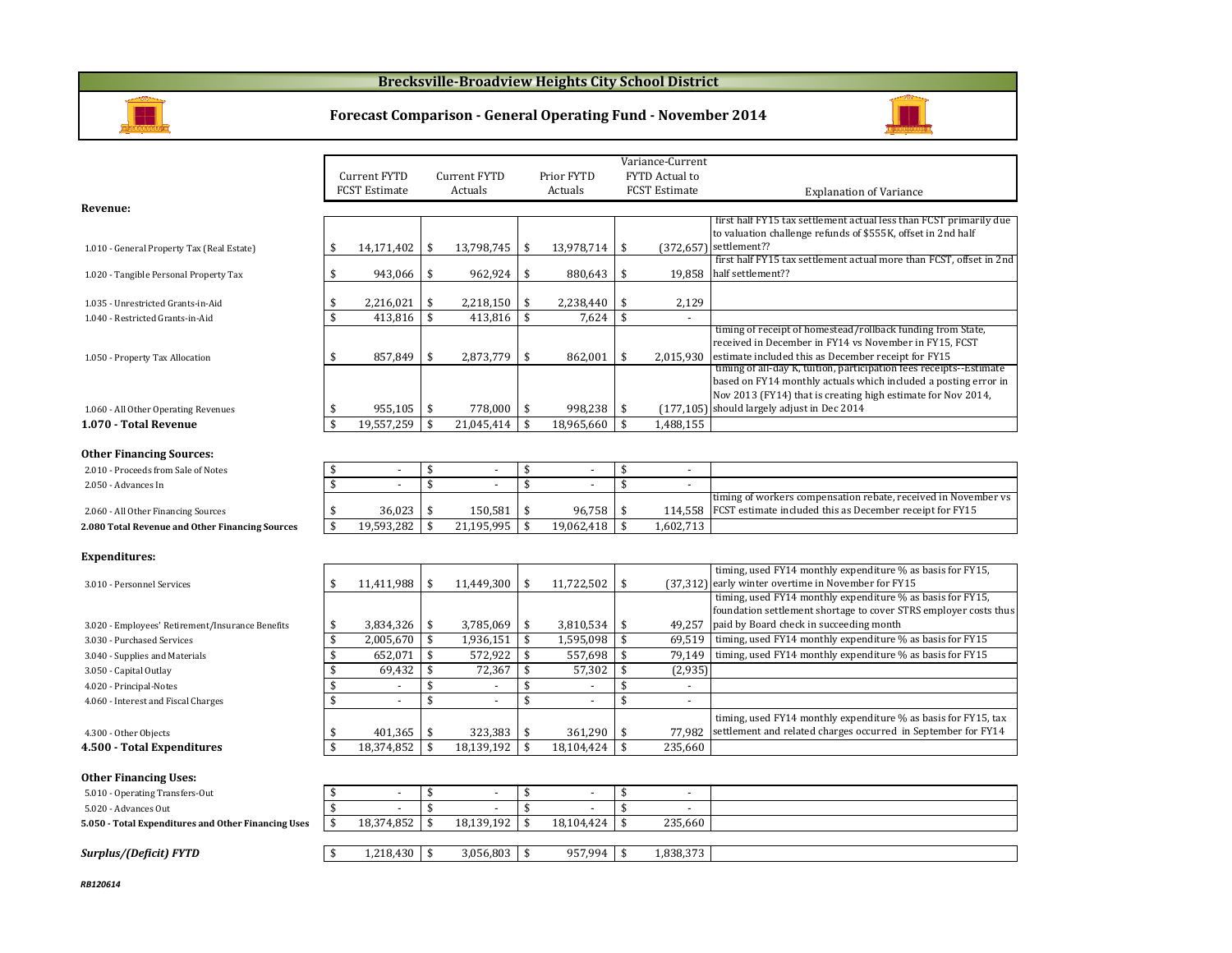|                 |                                                                                     |                          |                |                |                          | <b>Brecksville-Broadview Heights City School District</b>           |                   |                          |                |                |
|-----------------|-------------------------------------------------------------------------------------|--------------------------|----------------|----------------|--------------------------|---------------------------------------------------------------------|-------------------|--------------------------|----------------|----------------|
|                 |                                                                                     |                          |                |                |                          | <b>Revenue Analysis Report - General Operating Fund Only - FY15</b> |                   |                          |                |                |
|                 |                                                                                     | <b>Local Revenue</b>     |                |                | Federal                  | <b>State Revenue</b>                                                |                   |                          |                |                |
|                 | <b>Taxes</b>                                                                        |                          |                |                |                          | <b>Unrestricted</b>                                                 | Property          | <b>Restricted</b>        |                |                |
| 2014 - 2015     | Real                                                                                | Personal                 |                | <b>Other</b>   |                          | Grants-                                                             | Tax               | Grants-                  | Non-           | <b>Total</b>   |
|                 | <b>Estate</b>                                                                       | Property                 | Interest       | Local          |                          | in-Aid                                                              | <b>Allocation</b> | in-Aid                   | Operating*     | Revenue        |
| July            | 9,640,526                                                                           |                          | 2,449          | 40,986         | 1,619                    | 423,656                                                             |                   | 409,856                  | 5,400          | 10,524,492     |
| <b>August</b>   | 4,227,928                                                                           |                          | 26,680         | 342,018        | 554                      | 526,618                                                             |                   | 990                      |                | 5,124,787      |
| September       |                                                                                     | $\overline{\phantom{a}}$ | 1,670          | 148,946        | 1,018                    | 421,751                                                             | $\blacksquare$    | 990                      | (17)           | 574,358        |
| <b>October</b>  | (69, 709)                                                                           | 962,924                  | 10,398         | 78,342         | 27,315                   | 421,751                                                             | $\blacksquare$    | 990                      | 30,239         | 1,462,250      |
| <b>November</b> |                                                                                     |                          | 10,824         | 79,148         | 6,035                    | 424,374                                                             | 2,873,779         | 990                      | 114,959        | 3,510,108      |
| <b>December</b> |                                                                                     |                          |                |                |                          |                                                                     |                   |                          |                |                |
| January         |                                                                                     |                          |                |                | $\overline{\phantom{a}}$ |                                                                     |                   | $\blacksquare$           |                |                |
| <b>February</b> |                                                                                     |                          |                |                |                          |                                                                     |                   |                          |                |                |
| <b>March</b>    | $\blacksquare$                                                                      | $\blacksquare$           | $\blacksquare$ | $\blacksquare$ | $\overline{\phantom{a}}$ | $\blacksquare$                                                      | $\blacksquare$    | $\overline{\phantom{a}}$ | $\blacksquare$ | $\blacksquare$ |
| <b>April</b>    |                                                                                     |                          |                |                |                          |                                                                     |                   |                          |                |                |
| <b>May</b>      |                                                                                     |                          |                |                |                          |                                                                     |                   |                          |                |                |
| June            |                                                                                     |                          |                |                | $\blacksquare$           |                                                                     |                   |                          |                |                |
| <b>Totals</b>   | \$13,798,745                                                                        | \$962,924                | \$52,020       | \$689,440      | \$36,540                 | \$2,218,150                                                         | \$2,873,779       | \$413,816                | \$150,581      | \$21,195,995   |
| % of Total      | 65.10%                                                                              | 4.54%                    | 0.25%          | 3.25%          | 0.17%                    | 10.46%                                                              | 13.56%            | 1.95%                    | 0.71%          |                |
|                 | *Non-Operating Revenue includes advances in, and refund of prior year expenditures. |                          |                |                |                          |                                                                     |                   |                          |                | rb12/06/14     |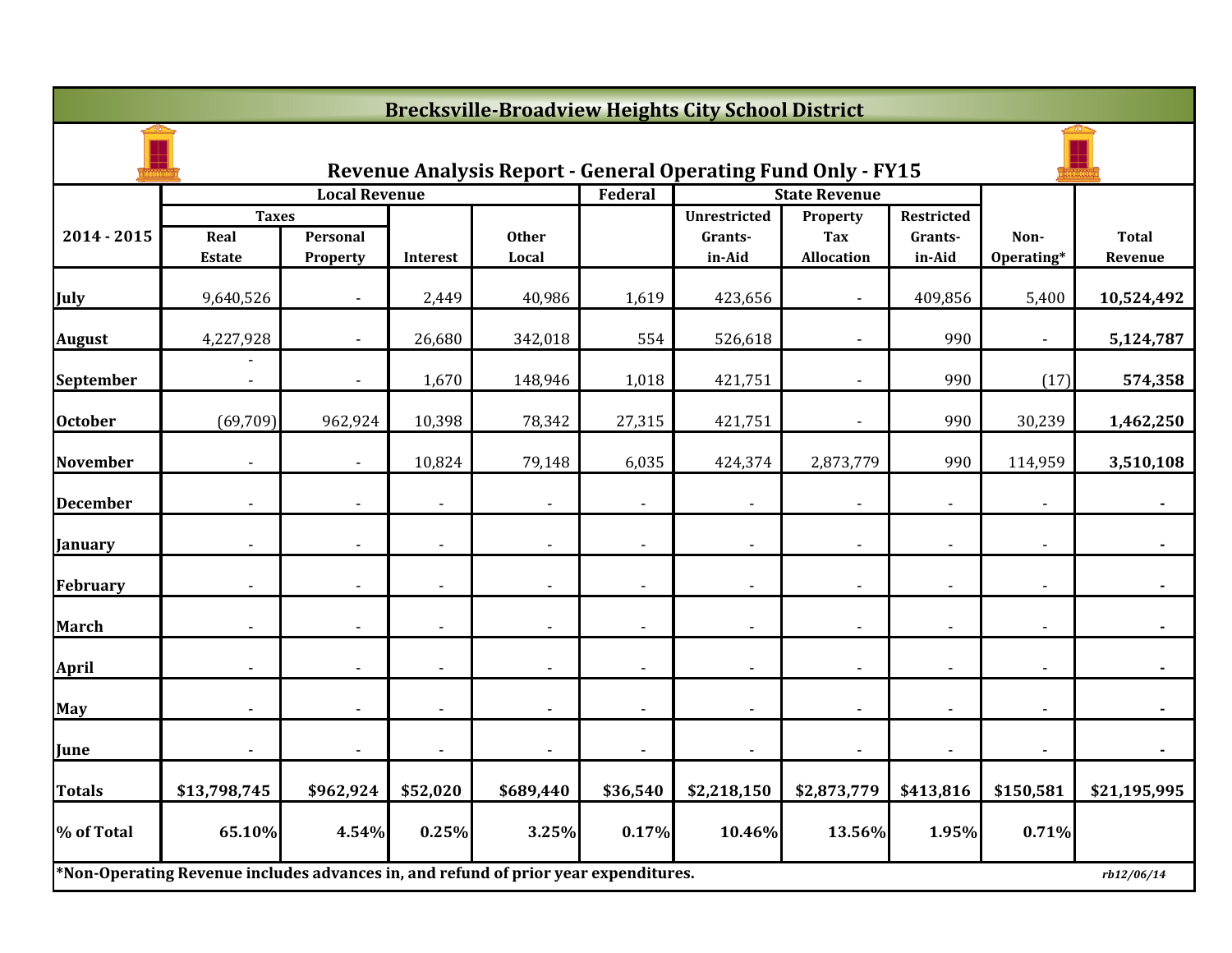|                | <b>Brecksville-Broadview Heights City School District</b>                                                                 |                 |                 |                 |                          |                      |                    |                                 |  |  |  |  |
|----------------|---------------------------------------------------------------------------------------------------------------------------|-----------------|-----------------|-----------------|--------------------------|----------------------|--------------------|---------------------------------|--|--|--|--|
|                | <b>Expenditure Analysis Report - General Operating Fund - FY15</b>                                                        |                 |                 |                 |                          |                      |                    |                                 |  |  |  |  |
| 2014-2015      | <b>Salaries</b>                                                                                                           | <b>Benefits</b> | <b>Services</b> | <b>Supplies</b> | Equipment                | Dues/<br><b>Fees</b> | Non-<br>Operating* | <b>Total</b><br><b>Expenses</b> |  |  |  |  |
| July           | 1,787,738                                                                                                                 | 758,573         | 503,814         | 149,059         | 1,238                    | 14,540               |                    | 3,214,962                       |  |  |  |  |
| August         | 2,667,587                                                                                                                 | 781,686         | 352,356         | 138,793         | 38,495                   | 55,031               |                    | 4,033,948                       |  |  |  |  |
| September      | 2,214,478                                                                                                                 | 708,929         | 331,487         | 92,478          | 14,107                   | 8,459                |                    | 3,369,938                       |  |  |  |  |
| <b>October</b> | 2,361,088                                                                                                                 | 775,228         | 395,994         | 95,441          | 8,461                    | 222,960              |                    | 3,859,172                       |  |  |  |  |
| November       | 2,418,413                                                                                                                 | 760,653         | 352,496         | 97,151          | 10,066                   | 22,393               |                    | 3,661,172                       |  |  |  |  |
| December       |                                                                                                                           |                 |                 |                 |                          |                      |                    |                                 |  |  |  |  |
| January        |                                                                                                                           |                 |                 |                 |                          |                      |                    |                                 |  |  |  |  |
| February       |                                                                                                                           |                 |                 |                 |                          |                      |                    |                                 |  |  |  |  |
| March          |                                                                                                                           |                 |                 |                 |                          |                      |                    |                                 |  |  |  |  |
| April          |                                                                                                                           |                 |                 |                 | $\overline{\phantom{a}}$ |                      |                    |                                 |  |  |  |  |
| May            |                                                                                                                           |                 |                 |                 | $\overline{\phantom{a}}$ | $\blacksquare$       | $\blacksquare$     |                                 |  |  |  |  |
| June           |                                                                                                                           |                 |                 |                 | $\overline{\phantom{a}}$ | $\blacksquare$       | $\blacksquare$     |                                 |  |  |  |  |
| <b>TOTALS</b>  | \$11,449,304                                                                                                              | \$3,785,069     | \$1,936,147     | \$572,922       | \$72,367                 | \$323,383            | \$0                | \$18,139,192                    |  |  |  |  |
| % of Total     | 63.12%                                                                                                                    | 20.87%          | 10.67%          | 3.16%           | 0.40%                    | 1.78%                | 0.00%              |                                 |  |  |  |  |
|                | *Non-Operating expenses include advances and transfers out.<br>Operating Fund includes General Fund (001) only for FY2015 |                 |                 |                 |                          |                      |                    | rb 12/06/14                     |  |  |  |  |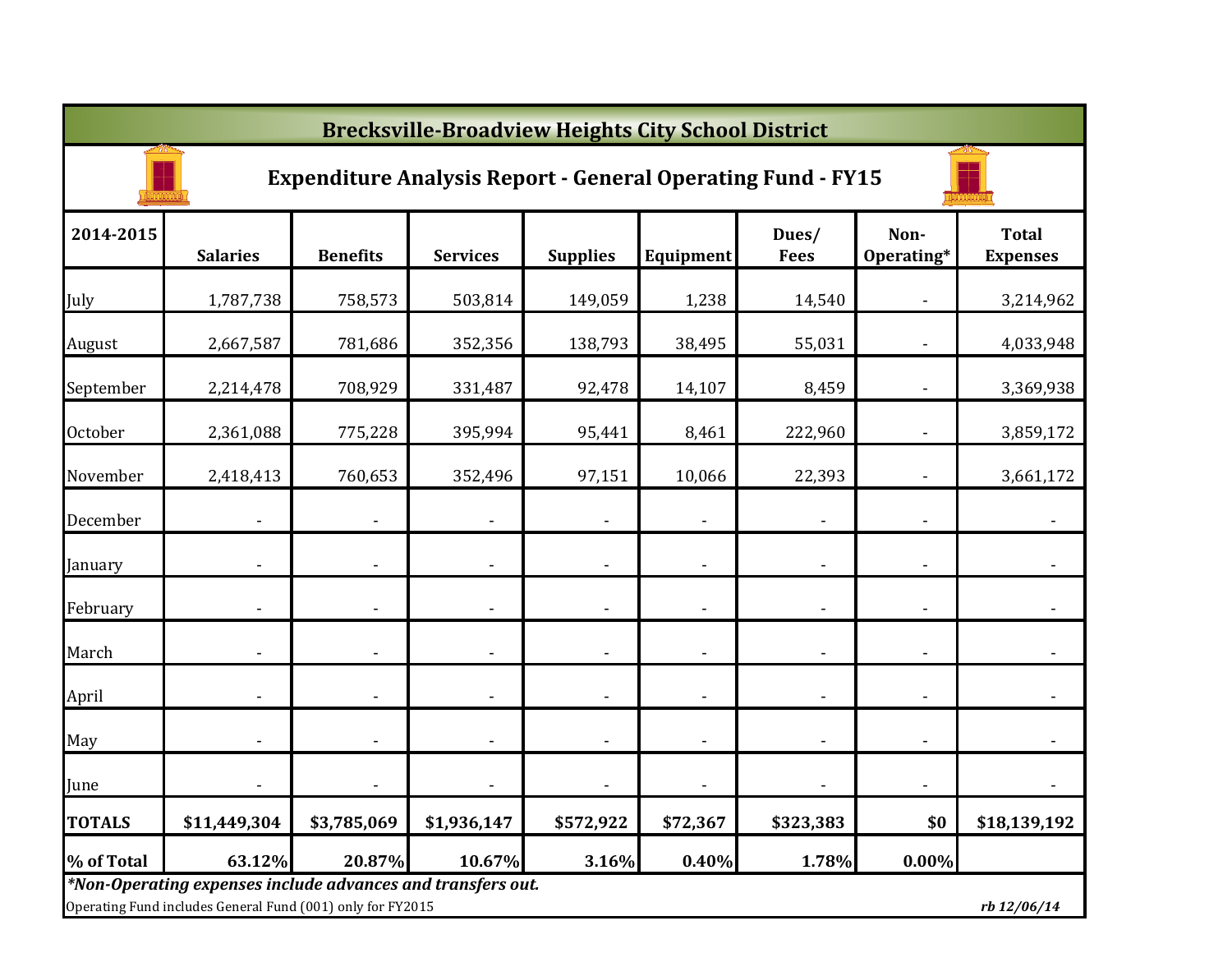## **Brecksville-Broadview Heights City School District**



**November 30, 2014**

# **FINSUMM Financial Summary**

**rb 12/06/14**

|     | "where fine education is a heritage"    |                  |                 |                    |                     |                     |                 |                     |                 |  |
|-----|-----------------------------------------|------------------|-----------------|--------------------|---------------------|---------------------|-----------------|---------------------|-----------------|--|
|     |                                         | <b>Beginning</b> | <b>Monthly</b>  | <b>Fiscal Year</b> | <b>Monthly</b>      | <b>Fiscal Year</b>  | <b>Current</b>  |                     | Unencumbered    |  |
|     | <b>Fund Fund Name</b>                   | <b>Balance</b>   | <b>Receipts</b> | <b>To Date</b>     | <b>Expenditures</b> | <b>To Date</b>      | <b>Fund</b>     | <b>Current</b>      | Fund            |  |
|     |                                         | 7/1/2014         |                 | <b>Receipts</b>    |                     | <b>Expenditures</b> | <b>Balance</b>  | <b>Encumbrances</b> | <b>Balance</b>  |  |
| 001 | <b>General Fund</b>                     | \$9,550,465.38   | \$3,510,108.31  | \$21,195,994.96    | \$3,661,171.47      | \$18,139,190.30     | \$12,607,270.04 | \$2,184,286.01      | \$10,422,984.03 |  |
| 002 | <b>Bond Retirement</b>                  | \$2,999,840.13   | \$156,399.07    | \$1,243,741.01     | \$2,320,213.34      | \$2,320,213.34      | 1,923,367.80    | \$0.00              | 1,923,367.80    |  |
| 003 | Permanent Improvement                   | \$1,231,806.31   | \$125,487.35    | \$824,312.53       | \$182,041.19        | \$1,241,925.82      | 814,193.02      | \$406,198.24        | 407,994.78      |  |
| 004 | <b>Building Fund</b>                    | \$53,503.87      | \$0.00          | \$16,496.13        | \$0.00              | \$0.00              | 70,000.00       | \$0.00              | 70,000.00       |  |
| 006 | Food Service                            | \$391,360.93     | \$187,026.30    | \$537,036.61       | \$139,639.10        | \$547,725.19        | 380,672.35      | \$164,915.67        | 215,756.68      |  |
| 007 | <b>Special Trust</b>                    | \$77,739.17      | \$461.95        | \$37,262.05        | \$43.28             | \$60,141.37         | 54,859.85       | \$361.60            | 54,498.25       |  |
| 009 | Uniform Supplies                        | \$209,832.31     | \$28,317.00     | \$91,692.53        | \$26,997.26         | \$165,188.87        | 136,335.97      | \$22,126.28         | 114,209.69      |  |
| 014 | Rotary - Internal Services              | \$127,628.85     | \$61,048.50     | \$79,888.08        | \$3,821.83          | \$24,971.61         | 182,545.32      | \$4,652.55          | 177,892.77      |  |
| 018 | Public School Support                   | \$162,187.77     | \$6,850.57      | \$44,990.99        | \$2,350.39          | \$42,594.42         | 164,584.34      | \$15,169.80         | 149,414.54      |  |
| 019 | Other Grants                            | \$194,423.59     | \$0.00          | \$32,600.00        | \$6,532.31          | \$24,127.11         | 202,896.48      | \$3,060.52          | 199,835.96      |  |
| 020 | Child Care Fund                         | \$38,899.42      | \$26,551.51     | \$199,062.20       | \$24,718.86         | \$217,415.61        | 20,546.01       | \$8,588.90          | 11,957.11       |  |
| 022 | <b>Unclaimed Funds</b>                  | \$7,928.97       | \$0.00          | \$0.00             | \$0.00              | \$0.00              | 7,928.97        | \$0.00              | 7,928.97        |  |
| 200 | <b>Student Managed Funds</b>            | \$124,462.73     | \$20,496.54     | \$66,185.32        | \$9,551.13          | \$38,931.92         | 151,716.13      | \$57,299.61         | 94,416.52       |  |
| 300 | <b>District Managed Funds</b>           | \$269,374.18     | \$37,244.30     | \$229,355.72       | \$47,457.42         | \$254,413.82        | 244,316.08      | \$110,671.21        | 133,644.87      |  |
| 401 | <b>Auxiliary Services</b>               | \$43,458.21      | \$80,366.18     | \$160,808.53       | \$22,980.62         | \$96,909.48         | 107,357.26      | \$66,790.08         | 40,567.18       |  |
| 451 | OneNet (Data Communication)             | \$0.00           | \$0.00          | \$5,400.00         | \$0.00              | \$5,400.00          | 0.00            | \$0.00              | 0.00            |  |
| 499 | Miscellaneous State Grants              | \$0.00           | \$0.00          | \$0.00             | \$2,400.19          | \$5,049.35          | (5,049.35)      | \$21,812.78         | (26, 862.13)    |  |
| 516 | <b>IDEA-B</b>                           | \$55,002.95      | \$99,263.79     | \$170,729.42       | \$73,560.83         | \$285,702.50        | (59, 970.13)    | \$348,733.59        | (408, 703.72)   |  |
| 551 | Title III - Limited English Proficiency | \$1.170.27       | \$169.41        | \$169.41           | \$358.89            | \$10,499.19         | (9, 159.51)     | \$210.00            | (9,369.51)      |  |
| 572 | Title I - Disadvantaged Children        | \$123.79         | \$23,318.27     | \$63,398.56        | \$21,900.97         | \$88,100.59         | (24, 578.24)    | \$3,900.03          | (28, 478.27)    |  |
| 587 | Preschool                               | \$785.70         | \$2,125.26      | \$3,984.86         | \$1,185.62          | \$5,956.18          | (1, 185.62)     | \$4,858.26          | (6,043.88)      |  |
| 590 | Title II-A - Improving Teacher Quality  | \$13,000.71      | \$13,310.61     | \$17,191.24        | \$5,349.62          | \$37,440.07         | (7,248.12)      | \$1,202.16          | (8,450.28)      |  |
| 599 | Miscellaneous Federal Grants            | \$8,990.04       | \$260.15        | \$21,019.07        | \$0.00              | \$30,009.11         | 0.00            | \$0.00              | 0.00            |  |
|     |                                         |                  |                 |                    |                     |                     |                 |                     |                 |  |
|     | <b>Grand Totals (ALL Funds)</b>         | \$15,561,985.28  | \$4,378,805.07  | \$25,041,319.22    | \$6,552,274.32      | \$23,641,905.85     | \$16,961,398.65 | \$3,424,837.29      | \$13,536,561.36 |  |
|     |                                         |                  |                 |                    |                     |                     |                 |                     |                 |  |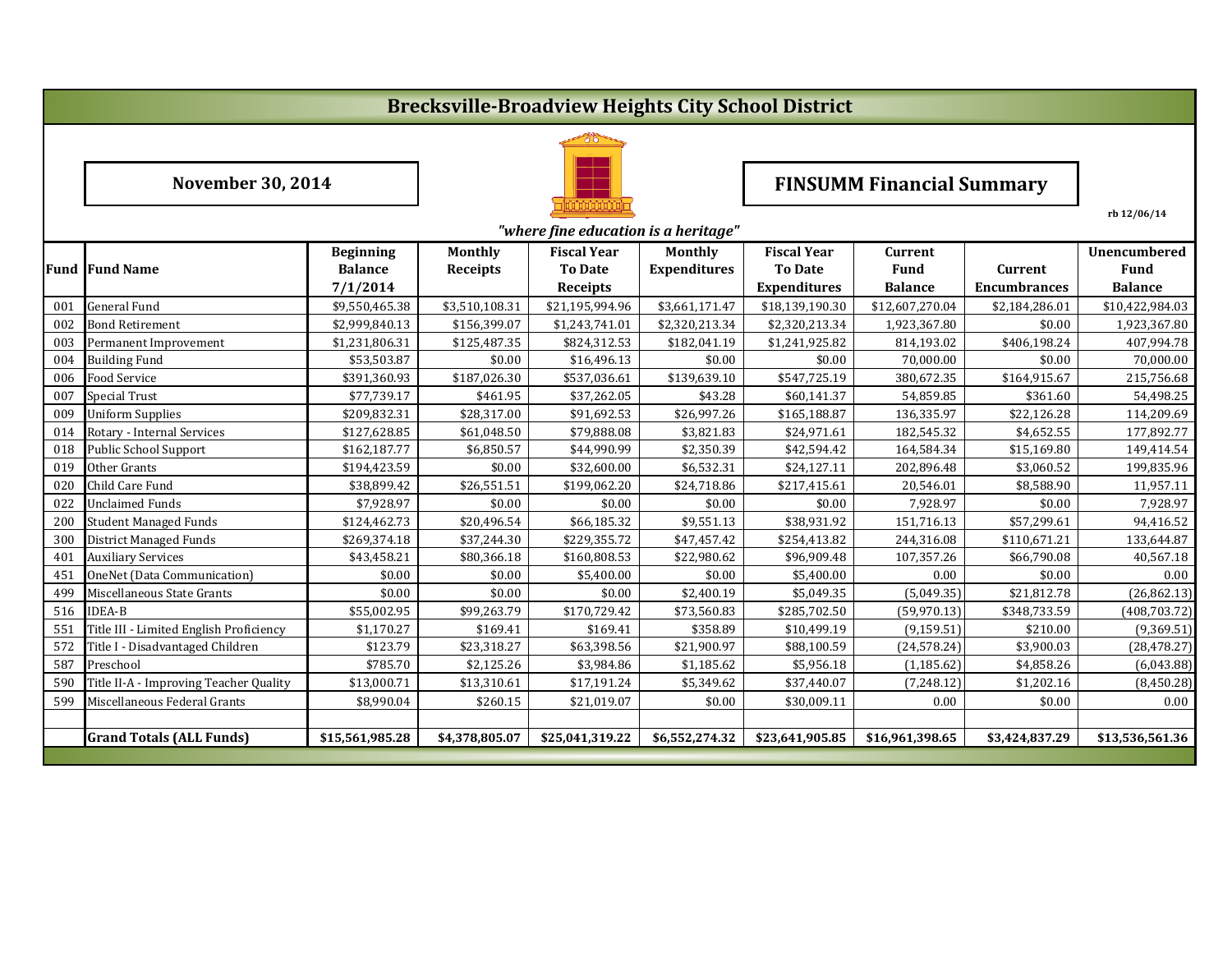*Brecksville-Broadview Heights Board of Education*



#### *Approved Funds for 2014/2015*



|             | This report is a listing of all grant funds authorized and received throughout the 2014/2015 fiscal year. |                   |                   |                |                 |
|-------------|-----------------------------------------------------------------------------------------------------------|-------------------|-------------------|----------------|-----------------|
|             |                                                                                                           | <b>Authorized</b> | <b>Non-Public</b> | Monthly        | Amount          |
| Fund        | <b>Description</b>                                                                                        | <b>Amount</b>     | <b>Authorized</b> | <b>Amount</b>  | <b>Received</b> |
|             |                                                                                                           |                   | Amount            | Received       | FY-to-date      |
|             | <b>State Grants</b>                                                                                       |                   |                   |                |                 |
|             | 451/9015 Network Connectivity Subsidy                                                                     | \$10,800.00       | \$0.00            | \$0.00         | \$5,400.00      |
|             | 499/9015 CAPA-Community Coalitions of Excellence                                                          | \$30,000.00       | \$0.00            | \$0.00         | \$0.00          |
|             | 499/9115 CAPA-Evidence Based Prevention                                                                   | \$30,000.00       | \$0.00            | \$0.00         | \$0.00          |
|             |                                                                                                           |                   |                   |                |                 |
|             | <b>Auxiliary Services</b>                                                                                 |                   |                   |                |                 |
|             | 401/9015 Assumption                                                                                       | \$200,738.55      | \$200,738.55      | \$50,184.64    | \$103,373.79    |
|             | 401/9115 Lawrence School                                                                                  | \$73,997.74       | \$73,997.74       | \$18,499.44    | \$55,892.19     |
|             | 401/9215 South Suburban Mont.                                                                             | \$46,445.39       | \$46,445.39       | \$11,611.35    | \$36,875.54     |
|             |                                                                                                           |                   |                   |                |                 |
|             | <b>Total State Funds</b>                                                                                  | \$391,981.68      | \$321,181.68      | \$80,295.43    | \$201,541.52    |
|             | <b>Federal Grants</b>                                                                                     |                   |                   |                |                 |
|             | 516/9014 IDEA-B Special Education FY14                                                                    | \$783,779.49      | \$12,034.44       | ( \$16,511.68) | (\$16,511.68)   |
|             | 516/9015 IDEA-B Special Education FY15                                                                    | \$719,831.28      | \$12,034.42       | \$115,775.47   | \$187,241.10    |
|             |                                                                                                           |                   |                   |                |                 |
|             | 551/9014 Title III Limited English Proficiency FY14                                                       | \$17,774.88       | \$0.00            | \$0.00         | \$0.00          |
|             | 551/9015 Title III Limited English Proficiency FY15                                                       | \$14,496.57       | \$0.00            | \$169.41       | \$169.41        |
|             |                                                                                                           |                   |                   |                |                 |
|             | 572/9014 Title I FY14                                                                                     | \$269,753.28      | \$1,820.75        | \$51.80        | \$2,453.64      |
|             | 572/9015 Title I FY15                                                                                     | \$315,258.63      | \$0.00            | \$23,266.47    | \$60,944.92     |
|             |                                                                                                           |                   |                   |                |                 |
|             | 587/9014 Preschool Special Education FY14                                                                 | \$20,974.36       | \$0.00            | \$0.00         | \$0.00          |
|             | 587/9015 Preschool Special Education FY15                                                                 | \$20,190.02       | \$0.00            | \$2,125.26     | \$3,984.86      |
|             |                                                                                                           |                   |                   |                |                 |
|             | 590/9014 Title II-A Improving Teacher Quality FY14                                                        | \$66,884.44       | \$326.11          | \$4,533.47     | \$4,533.47      |
|             | 590/9015 Title II-A Improving Teacher Quality FY15                                                        | \$64,546.52       | \$316.00          | \$8,777.14     | \$12,657.77     |
|             | 599/9628 Drug Free Education (CAPA)                                                                       | \$125,000.00      | \$0.00            | \$260.15       | \$21,019.07     |
|             |                                                                                                           |                   |                   |                |                 |
|             | <b>Total Federal Funds</b>                                                                                | \$2,418,489.47    | \$26,531.72       | \$138,447.49   | \$276,492.56    |
|             |                                                                                                           |                   |                   |                |                 |
| rb 12/06/14 |                                                                                                           |                   |                   |                |                 |
|             |                                                                                                           |                   |                   |                |                 |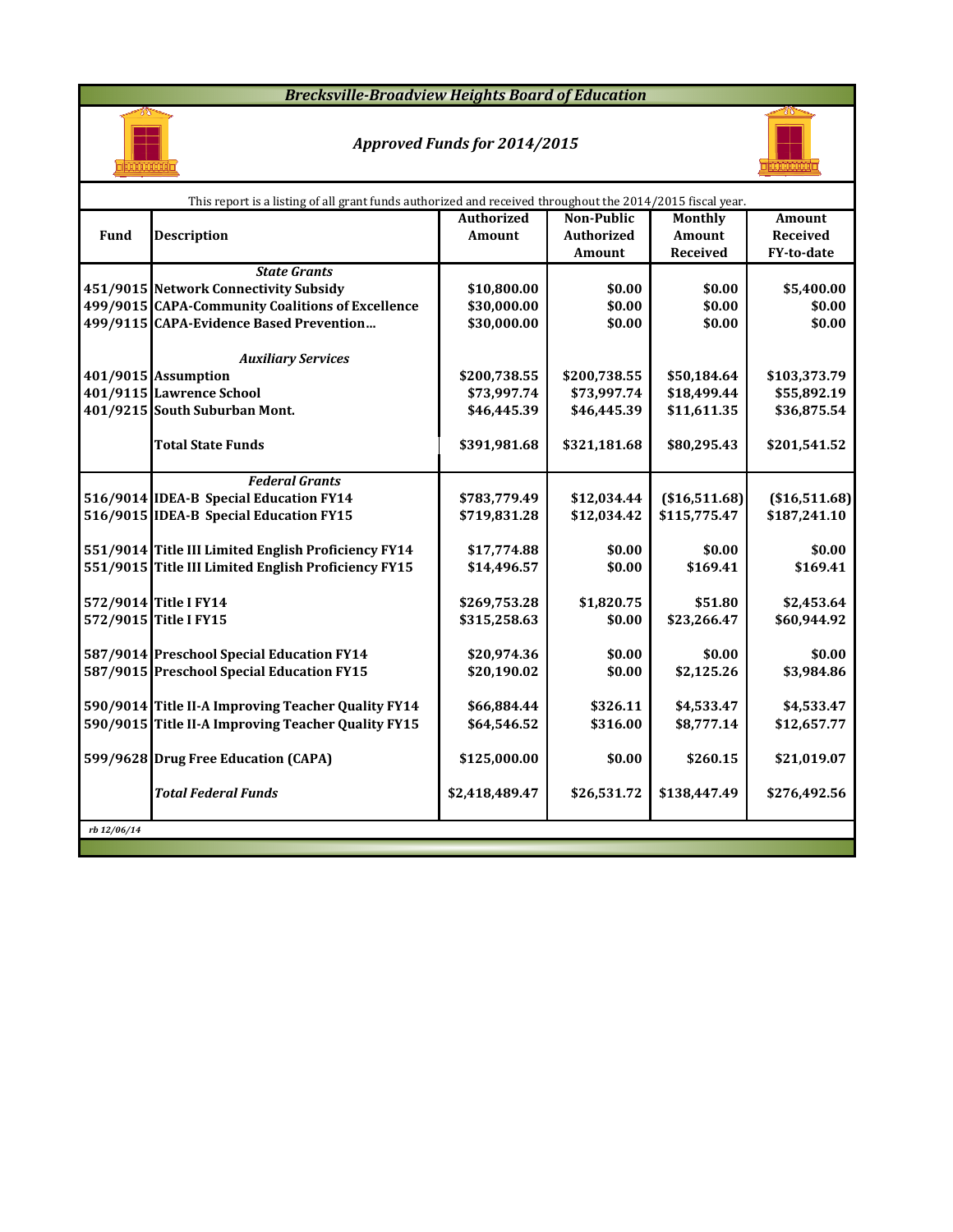# *Brecksville-Broadview Heights Board of Education*

## *Record of Advances for 2014/2015*



|                                |                                   |                            | as of 11/30/14                |                                 |               |                                |                       |
|--------------------------------|-----------------------------------|----------------------------|-------------------------------|---------------------------------|---------------|--------------------------------|-----------------------|
|                                |                                   |                            |                               | INITIAL ADVANCE INFORMATION     |               |                                | <b>ADVANCE RETURN</b> |
| <b>Date</b><br><b>Approved</b> | <b>Board</b><br><b>Resolution</b> | <b>FROM</b><br><b>Fund</b> | T <sub>0</sub><br><b>Fund</b> | <b>Fund</b><br><b>Name</b>      | <b>Amount</b> | <b>Date</b><br><b>Returned</b> | <b>Amount</b>         |
| 6/23/2014                      | 2014-67                           | 001                        | 009/9102                      | High School<br><b>US Fund</b>   | \$30,000.00   |                                |                       |
| 6/23/2014                      | 2014-67                           | 001                        | 009/9103                      | Middle School<br><b>US Fund</b> | \$20,000.00   |                                |                       |
| 6/23/2014                      | 2014-67                           | 001                        | 009/9104                      | Chippewa<br><b>US Fund</b>      | \$15,000.00   |                                |                       |
| 6/23/2014                      | 2014-67                           | 001                        | 009/9105                      | Highland<br><b>US Fund</b>      | \$15,000.00   |                                |                       |
| 6/23/2014                      | 2014-67                           | 001                        | 009/9106                      | Hilton<br><b>US Fund</b>        | \$15,000.00   |                                |                       |
| 6/23/2014                      | 2014-67                           | 001                        | 009/9107                      | Central<br><b>US Fund</b>       | \$15,000.00   |                                |                       |
|                                | TOTAL Advances for 2014-2015      | \$110,000.00               |                               | \$0.00                          |               |                                |                       |
|                                | <b>Advances Outstanding</b>       |                            | \$110,000.00                  |                                 |               |                                |                       |
| rb 12/06/14                    |                                   |                            |                               |                                 |               |                                |                       |
|                                |                                   |                            |                               |                                 |               |                                |                       |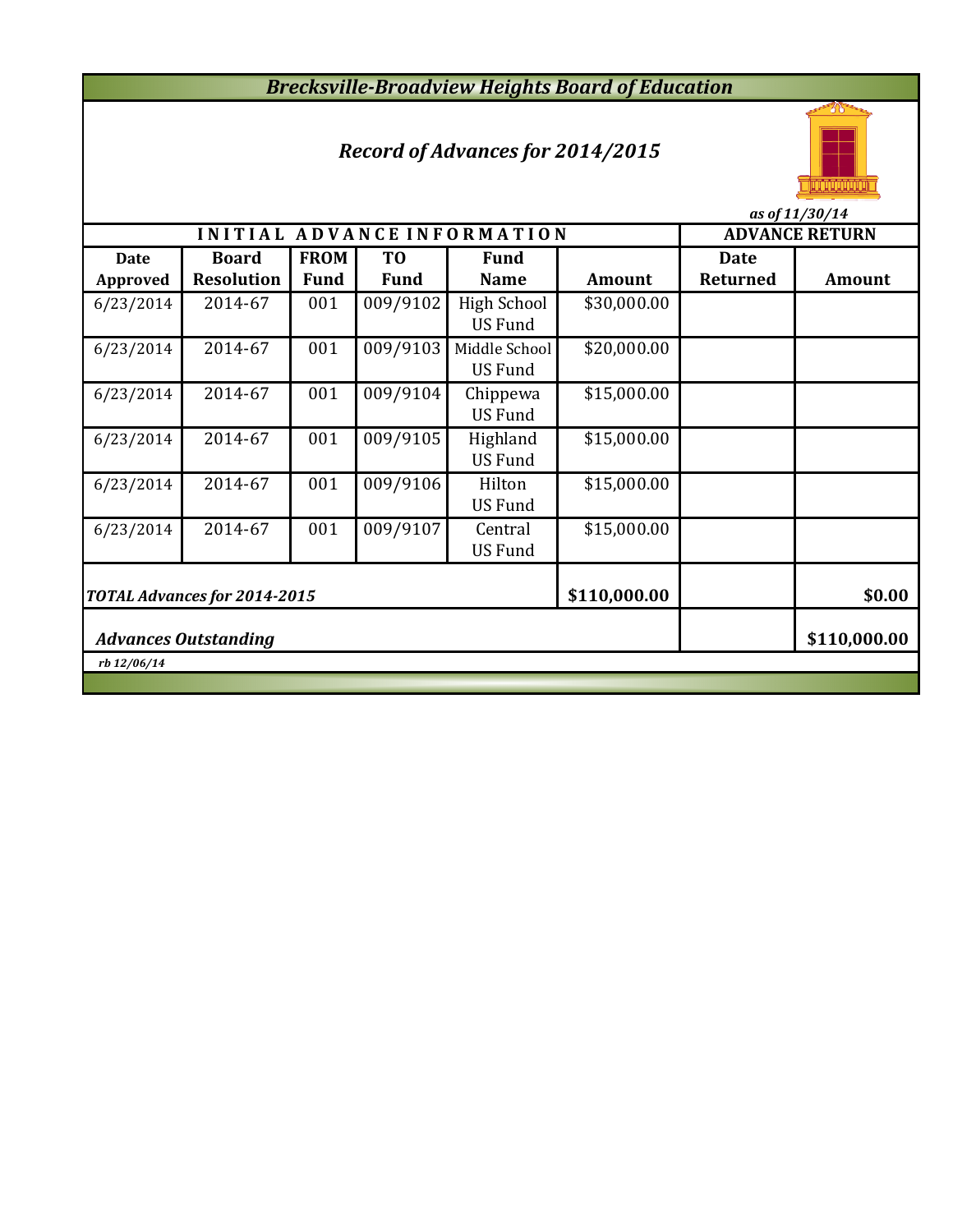| <b>Brecksville-Broadview Heights City School District</b>                                                                                                                                                                                  |                                                                                                  |                           |                     |
|--------------------------------------------------------------------------------------------------------------------------------------------------------------------------------------------------------------------------------------------|--------------------------------------------------------------------------------------------------|---------------------------|---------------------|
|                                                                                                                                                                                                                                            | <b>Cash Reconciliation</b><br><b>November 30, 2014</b>                                           |                           |                     |
| <b>FINSUM Balance</b>                                                                                                                                                                                                                      |                                                                                                  |                           | \$<br>16,961,398.65 |
| <b>Bank Balance:</b><br>Charter One - General                                                                                                                                                                                              |                                                                                                  | 2,993,533.75              |                     |
| <b>Investments:</b><br><b>STAR Ohio</b><br>Managed Portfolio (Meeder)<br><b>First Federal</b>                                                                                                                                              | 1,882.51<br>12,295,888.76<br>2,006,451.60                                                        |                           |                     |
| <b>Petty Cash:</b><br>Chippewa<br><b>Highland Drive</b><br>Hilton<br><b>Central School</b><br>Middle School<br><b>Student Activity</b><br><b>High School</b><br>Transportation<br><b>Board Office</b><br>Beekeepers<br><b>Change Fund:</b> | 100.00<br>100.00<br>100.00<br>100.00<br>150.00<br>150.00<br>150.00<br>150.00<br>150.00<br>150.00 | 14,304,222.87<br>1,300.00 |                     |
| Middle School Athletics<br>Middle School Concessions<br><b>High School Athletics</b><br><b>Food Services</b><br>Less: Outstanding Checks-Charter One General<br><b>Outstanding Deposits/Other Adjustments:</b>                             | 200.00<br>200.00<br>4,000.00<br>1,110.00                                                         | 5,510.00<br>(343, 167.97) |                     |
| <b>Bank Balance</b>                                                                                                                                                                                                                        |                                                                                                  | 0.00                      | 16,961,398.65<br>\$ |
| Variance<br>rb 12/06/14                                                                                                                                                                                                                    |                                                                                                  |                           | \$                  |
|                                                                                                                                                                                                                                            |                                                                                                  |                           |                     |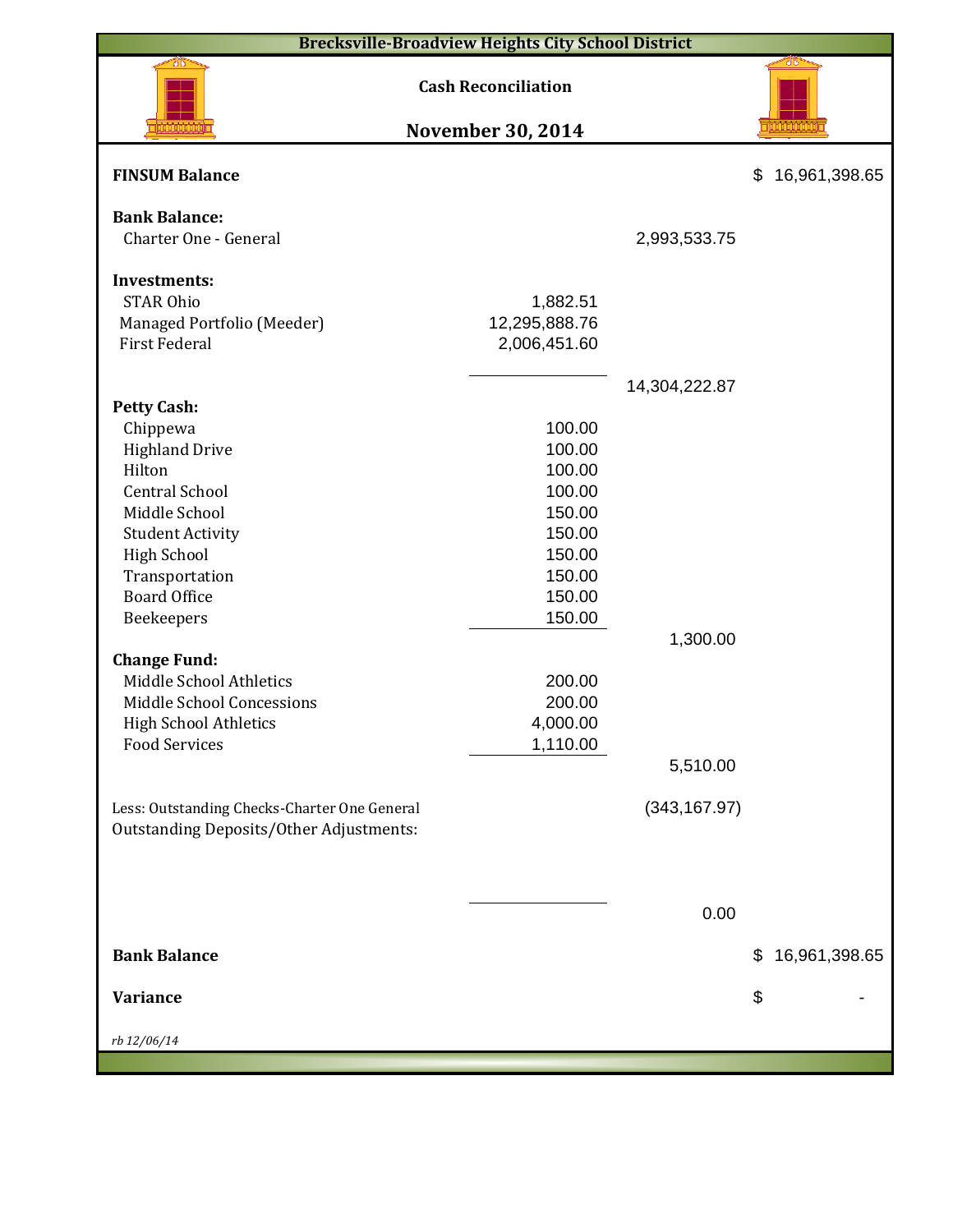|                                      | <b>Brecksville-Broadview Heights City School District</b> |                             |                                                     |                           |                                                     |                                                    |                                |                                               |                                   |  |  |
|--------------------------------------|-----------------------------------------------------------|-----------------------------|-----------------------------------------------------|---------------------------|-----------------------------------------------------|----------------------------------------------------|--------------------------------|-----------------------------------------------|-----------------------------------|--|--|
|                                      |                                                           |                             |                                                     |                           |                                                     |                                                    |                                |                                               |                                   |  |  |
|                                      | <b>November 30, 2014</b>                                  |                             |                                                     |                           |                                                     | <b>Appropriation Summary</b>                       |                                |                                               |                                   |  |  |
|                                      | rb 12/06/14                                               |                             |                                                     |                           |                                                     |                                                    |                                |                                               |                                   |  |  |
| "where fine education is a heritage" |                                                           |                             |                                                     |                           |                                                     |                                                    |                                |                                               |                                   |  |  |
| <b>Fund</b>                          |                                                           | <b>FYTD</b><br>Appropriated | <b>Prior FY</b><br>Carryover<br><b>Encumbrances</b> | <b>FYTD</b><br>Expendable | <b>FYTD</b><br><b>Actual</b><br><b>Expenditures</b> | <b>MTD</b><br><b>Actual</b><br><b>Expenditures</b> | Current<br><b>Encumbrances</b> | <b>FYTD</b><br>Unencumbered<br><b>Balance</b> | <b>FYTD</b><br>Percent<br>Exp/Enc |  |  |
| 001                                  | General Fund                                              | \$46,742,117.00             | \$331,272.11                                        | \$47,073,389.11           | \$18,139,190.30                                     | \$3,661,171.47                                     | \$2,184,286.01                 | 26,749,912.80                                 | 43.17%                            |  |  |
| 002                                  | <b>Bond Retirement</b>                                    | \$4,431,397.00              | \$0.00                                              | 4,431,397.00              | \$2,320,213.34                                      | \$2,320,213.34                                     | \$0.00                         | 2,111,183.66                                  | 52.36%                            |  |  |
| 003                                  | Permanent Improvement                                     | \$2,440,815.00              | \$813,859.69                                        | 3,254,674.69              | \$1,241,925.82                                      | \$182,041.19                                       | \$406,198.24                   | 1,606,550.63                                  | 50.64%                            |  |  |
| 004                                  | <b>Building Fund</b>                                      | \$12,924.00                 | \$0.00                                              | 12,924.00                 | \$0.00                                              | \$0.00                                             | \$0.00                         | 12,924.00                                     | 0.00%                             |  |  |
| 006                                  | <b>Food Service</b>                                       | \$1,708,100.00              | \$0.00                                              | 1,708,100.00              | \$547,725.19                                        | \$139,639.10                                       | \$164,915.67                   | 995,459.14                                    | 41.72%                            |  |  |
| 007                                  | <b>Special Trust</b>                                      | \$63,681.00                 | \$0.00                                              | 63,681.00                 | \$60,141.37                                         | \$43.28                                            | \$361.60                       | 3,178.03                                      | 95.01%                            |  |  |
| 009                                  | <b>Uniform Supplies</b>                                   | \$371,246.00                | \$420.00                                            | 371,666.00                | \$165,188.87                                        | \$26,997.26                                        | \$22,126.28                    | 184,350.85                                    | 50.40%                            |  |  |
| 014                                  | Rotary - Internal Services                                | \$445,661.00                | \$0.00                                              | 445,661.00                | \$24,971.61                                         | \$3,821.83                                         | \$4,652.55                     | 416,036.84                                    | 6.65%                             |  |  |
| 018                                  | Public School Support                                     | \$151,449.00                | \$982.35                                            | 152,431.35                | \$42,594.42                                         | \$2,350.39                                         | \$15,169.80                    | 94,667.13                                     | 37.90%                            |  |  |
| 019                                  | Other Grants                                              | \$140,191.71                | \$126.60                                            | 140,318.31                | \$24,127.11                                         | \$6,532.31                                         | \$3,060.52                     | 113,130.68                                    | 19.38%                            |  |  |
| 020                                  | Child Care Fund                                           | \$454,176.00                | \$5,346.23                                          | 459,522.23                | \$217,415.61                                        | \$24,718.86                                        | \$8,588.90                     | 233,517.72                                    | 49.18%                            |  |  |
| 022                                  | <b>Unclaimed Funds</b>                                    | \$7,900.00                  | \$0.00                                              | 7,900.00                  | \$0.00                                              | \$0.00                                             | \$0.00                         | 7,900.00                                      | 0.00%                             |  |  |
| 200                                  | <b>Student Managed Funds</b>                              | \$234,409.00                | \$116.98                                            | 234,525.98                | \$38,931.92                                         | \$9,551.13                                         | \$57,299.61                    | 138,294.45                                    | 41.03%                            |  |  |
| 300                                  | District Managed Funds                                    | \$580,637.00                | \$16,562.29                                         | 597,199.29                | \$254,413.82                                        | \$47,457.42                                        | \$110,671.21                   | 232,114.26                                    | 61.13%                            |  |  |
| 401                                  | <b>Auxiliary Services</b>                                 | \$357,385.13                | \$7,254.76                                          | 364,639.89                | \$96,909.48                                         | \$22,980.62                                        | \$66,790.08                    | 200,940.33                                    | 44.89%                            |  |  |
| 451                                  | OneNet (Data Communication)                               | \$10,800.00                 | \$0.00                                              | 10,800.00                 | \$5,400.00                                          | \$0.00                                             | \$0.00                         | 5,400.00                                      | 50.00%                            |  |  |
| 499                                  | Miscellaneous State Grants                                | \$60,000.00                 | \$0.00                                              | 60,000.00                 | \$5,049.35                                          | \$2,400.19                                         | \$21,812.78                    | 33,137.87                                     | 44.77%                            |  |  |
| 516                                  | <b>IDEA-B</b>                                             | \$786,163.56                | \$22,402.00                                         | 808,565.56                | \$285,702.50                                        | \$73,560.83                                        | \$348,733.59                   | 174,129.47                                    | 78.46%                            |  |  |
| 551                                  | Title III - Limited English Proficiency                   | \$14,656.57                 | \$1,010.27                                          | 15,666.84                 | \$10,499.19                                         | \$358.89                                           | \$210.00                       | 4,957.65                                      | 68.36%                            |  |  |
| 572                                  | Title I - Disadvantaged Children                          | \$317,712.27                | \$123.79                                            | 317,836.06                | \$88,100.59                                         | \$21,900.97                                        | \$3,900.03                     | 225,835.44                                    | 28.95%                            |  |  |
| 587                                  | Preschool                                                 | \$20,975.72                 | \$0.00                                              | 20,975.72                 | \$5,956.18                                          | \$1,185.62                                         | \$4,858.26                     | 10,161.28                                     | 51.56%                            |  |  |
| 590                                  | Title II-A - Improving Teacher Quality                    | \$75,437.50                 | \$6,959.20                                          | 82,396.70                 | \$37,440.07                                         | \$5,349.62                                         | \$1,202.16                     | 43,754.47                                     | 46.90%                            |  |  |
| 599                                  | Miscellaneous Federal Grants                              | \$22,221.23                 | \$8,990.04                                          | 31,211.27                 | \$30,009.11                                         | \$0.00                                             | \$0.00                         | 1,202.16                                      | 96.15%                            |  |  |
| <b>Totals</b>                        |                                                           | \$59,450,055.69             | \$1,215,426.31                                      | \$60,665,482.00           | \$23,641,905.85                                     | \$6,552,274.32                                     | \$3,424,837.29                 | \$33,598,738.86                               | 44.62%                            |  |  |